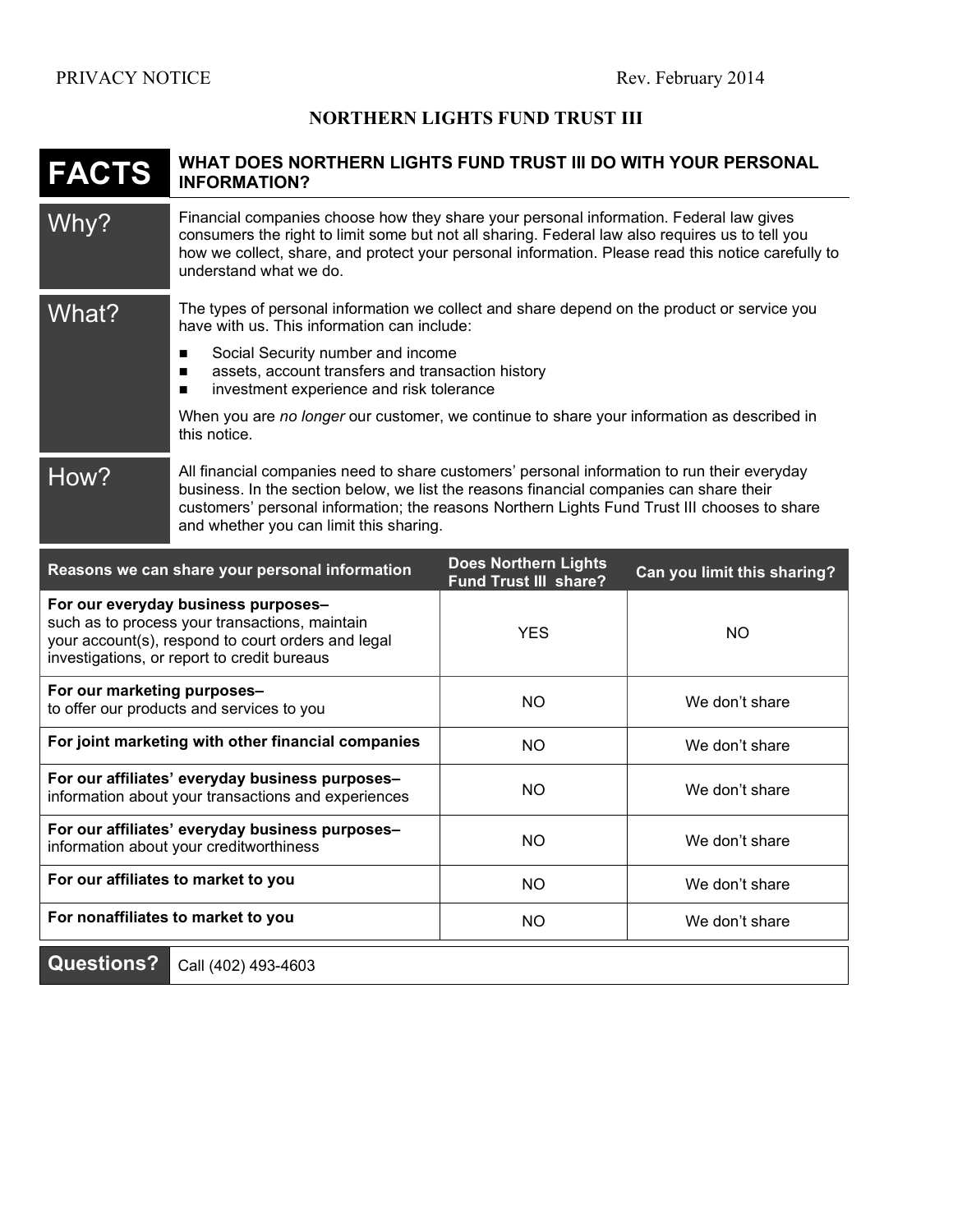| What we do                                                                     |                                                                                                                                                                                                                                                                                                                                                    |
|--------------------------------------------------------------------------------|----------------------------------------------------------------------------------------------------------------------------------------------------------------------------------------------------------------------------------------------------------------------------------------------------------------------------------------------------|
| How does Northern Lights Fund<br>Trust III protect my personal<br>information? | To protect your personal information from unauthorized access<br>and use, we use security measures that comply with federal law.<br>These measures include computer safeguards and secured files and<br>buildings.                                                                                                                                 |
|                                                                                | Our service providers are held accountable for adhering to strict policies<br>and procedures to prevent any misuse of your nonpublic personal<br>information.                                                                                                                                                                                      |
| How does Northern Lights Fund<br>Trust III collect my personal<br>information? | We collect your personal information, for example, when you<br>open an account or give us contact information<br>provide account information or give us your income information<br>make deposits or withdrawals from your account<br>We also collect your personal information from other companies.                                               |
| Why can't I limit all sharing?                                                 | Federal law gives you the right to limit only<br>sharing for affiliates' everyday business purposes-information<br>about your creditworthiness<br>affiliates from using your information to market to you<br>sharing for nonaffiliates to market to you<br>State laws and individual companies may give you additional rights to<br>limit sharing. |
| <b>Definitions</b>                                                             |                                                                                                                                                                                                                                                                                                                                                    |
| <b>Affiliates</b>                                                              | Companies related by common ownership or control. They can be<br>financial and nonfinancial companies.<br>Northern Lights Fund Trust III does not share with our affiliates.                                                                                                                                                                       |
| <b>Nonaffiliates</b>                                                           | Companies not related by common ownership or control. They can be<br>financial and nonfinancial companies.<br>Northern Lights Fund Trust III does not share with nonaffiliates so<br>they can market to you.                                                                                                                                       |
| Joint marketing                                                                | A formal agreement between nonaffiliated financial companies that<br>together market financial products or services to you.<br>Northern Lights Fund Trust III doesn't jointly market.                                                                                                                                                              |